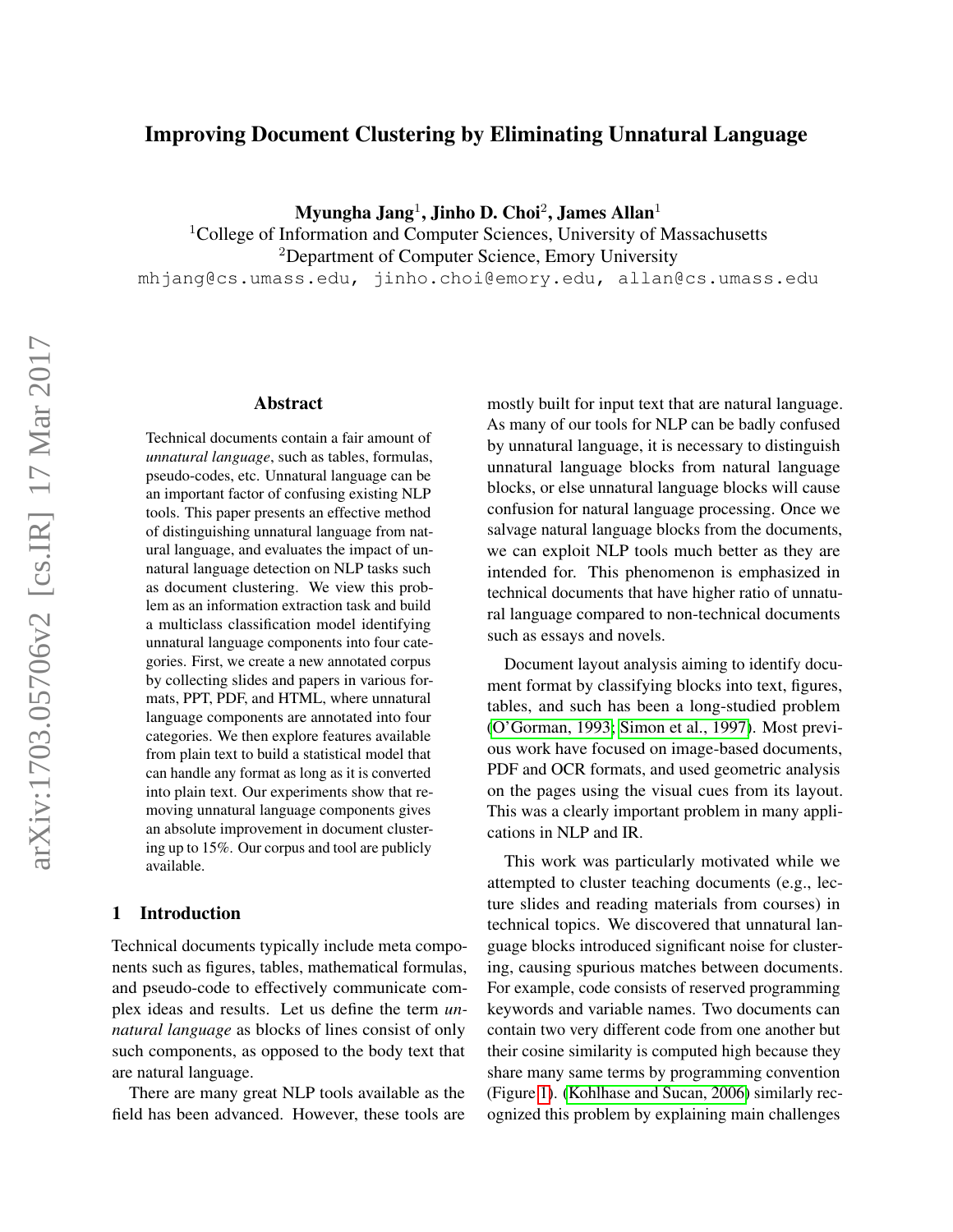```
int binarySearch (int[]
                                                  void merge sort (intll arrav)
array, int value, int left, int right)
                                                     if length(array) <= 1
\left\{ \right.return;
       if (left > right)
                                                     int[] array left, right
              return -1;
       int middle = (<mark>left + right</mark>) / 2;
                                                     int middle = length (array)
       if (array[middle] == value)
                                                     for each x in array before middle
              return middle;
                                                          add x to left
       else if (array [middle] > value)
                                                     for each x in array after or equal middle
              return binarySearch (array,
                                                          add x to <mark>right</mark>
value, left, middle - 1);
       else
                                                     left = merge_sort(left)
              return binarySearch(<mark>array</mark>,
                                                     right = merge sort (right)
value, middle + 1, right);
                                                     return merge (left, right)
\overline{\phantom{a}}
```
<span id="page-1-0"></span>Figure 1: An example of how unnatural language confuses NLP tools. The left and right pseudo-codes are very different, but standard NLP similarity functions such as cosine similarity can easily be confused by the terms highlighted in yellow.

of semantic search for mathematical formula: (1) Mathematical notation is context-dependent; without human's capability to understand the formula from the context, formulas are just *noise*. (2) Identical presentations can stand for multiple distinct mathematical objects.

This paper proposes a new approach for identifying unnatural language blocks in plain text into four types of categories,(1) TABLE (2) CODE (3) MATH-EMATICAL FORMULA, and (4) MISCELLANEOUS (MISC.). Text are extracted from technical documents in the PDF, PPT, and HTML formats with little to no explicit visual layout information preserved. We focus on technical documents because they have a significant amount of unnatural language blocks (26.3% and 16% in our two corpora). Specifically, we focus on documents in slide formats, which have been relatively under-explored.

We further study how removal of unnatural language improves NLP tasks, document similarity and document clustering. Our experiments show that clustering on documents with unnatural language removed consistently showed higher accuracy on many of the settings than on original documents, with the maximum improvements up to 15% and 11% in two datasets, while it never significantly hurts the original clustering.

## 2 Related Work

#### 2.1 Table Extraction

Various efforts have been made for table extraction using semi-supervised learning on the patterns of table layouts within ASCII text documents [\(Ng et al.,](#page-8-3) [1999\)](#page-8-3) web documents [\(Pinto et al., 2003;](#page-8-4) [Lerman](#page-8-5) [et al., 2001;](#page-8-5) [Zanibbi et al., 2004\)](#page-9-0) PDF and OCR image documents [\(Clark and Divvala, 2015;](#page-8-6) [Liu et](#page-8-7) [al., 2007\)](#page-8-7). Existing techniques exploit the graphical features such as primitive geometry shapes, symbols, and lines to detect table borders. [\(Khusro et al.,](#page-8-8) [2015\)](#page-8-8) introduces and compares the state-of-the-art table extraction techniques from PDF articles. However, there does not appear to be any work that has attempted to process plain text extracted from richer formats, where table layouts are unpreserved.

### 2.2 Formula Extraction

[Lin et al. \(2011\)](#page-8-9) categorized existing approaches for mathematical formulas detection by 'characterbased' and 'layout-based' with respect to key features. [\(Chan and Yeung, 2000\)](#page-8-10) provides a comprehensive survey of mathematical formula extraction using various layout features available from imagebased documents. Since we have no access to layout information, character-based approaches are more relevant to our work. They use features of mathematical symbols, operators, and positions and their character sizes [\(Suzuki et al., 2003;](#page-9-1) [Kacem et al.,](#page-8-11) [2001\)](#page-8-11).

#### 2.3 Code Extraction

[Tuarob et al. \(2013\)](#page-9-2) proposed 3 pseudo-code extraction methods: a rule based, a machine learning, and a combined method. Their rule based approach finds the presence of pseudo-code captions using keyword matching. The machine learning approach detects a box surrounding a sparse region and clas-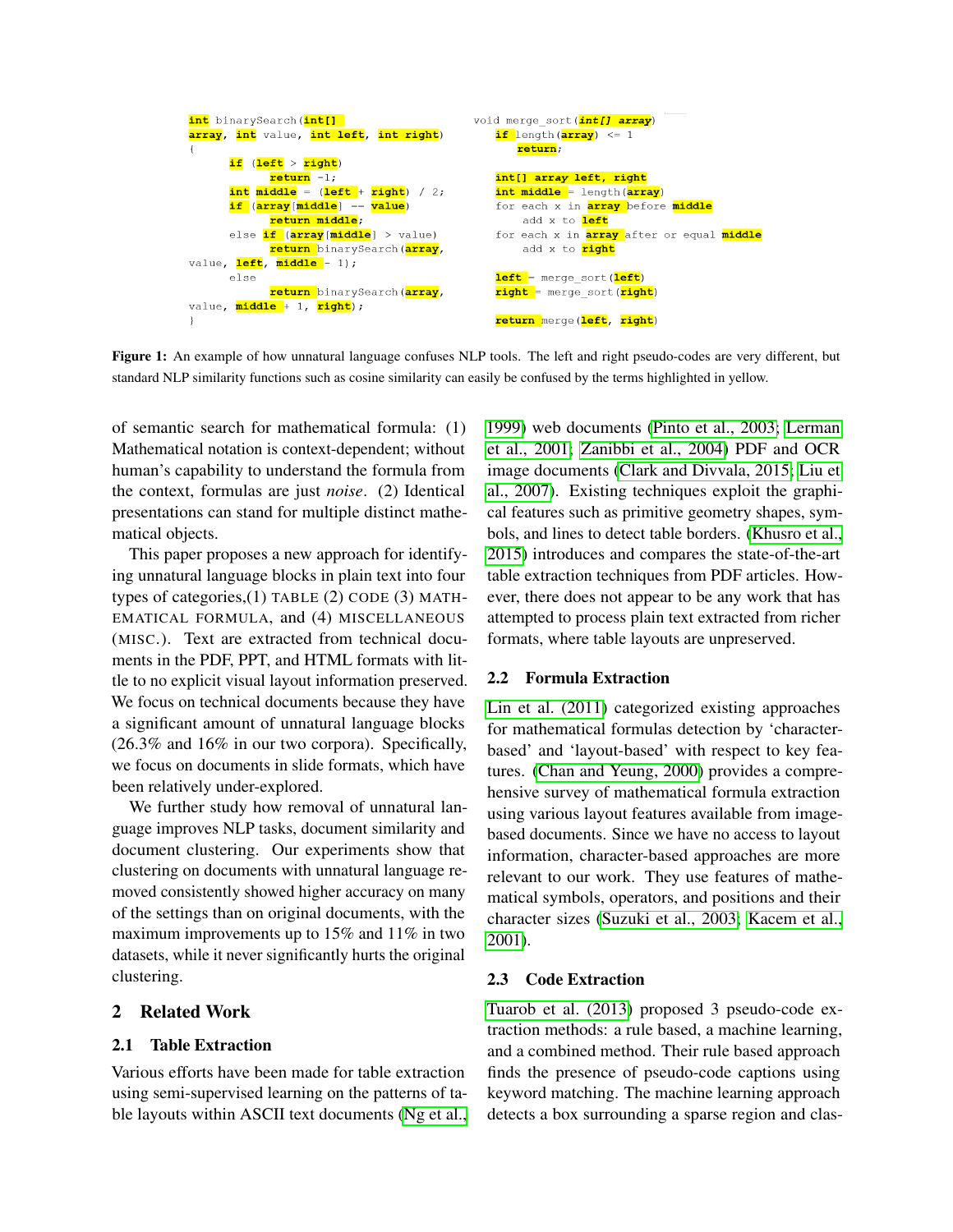|              | Chinese-to-English | Chinese-to-English<br>NIST05 NIST06 NIST08 |                    |                                |
|--------------|--------------------|--------------------------------------------|--------------------|--------------------------------|
|              | NIST <sub>05</sub> | NIST <sub>06</sub>                         | NIST <sub>08</sub> |                                |
| L-Hiero      | $25.57+$           | $25.27+$                                   | $18.33+$           | L-Hiero 25.57+ 25.27+ 18.33+   |
| AdNN-Hiero-E | 26.37              | 25.93                                      | 19.42              | AdNN-Hiero-E 26.37 25.93 19.42 |
| AdNN-Hiero-D | 26 21              | 26.07                                      | 19.54              | AdNN-Hiero-D 26.21 26.07 19.54 |

<span id="page-2-0"></span>Figure 2: A table in PDF document (left) and its text-extracted version (right). Note that it is hard to distinguish the column headings from the extracted text without its layout.



<span id="page-2-2"></span>Figure 3: Poor text extraction is worse than none. The output from Apache Tika (right) is useless (at best). Experiments will show that document clustering is improved by removing this kind of noise labeled as MISC.

sifies whether the box is pseudo-code or not. They extracted four groups of features: font-style based, context based, content based, and structure based.

## 3 Problem Definition

Input to our task is the plain text extracted from PDF or PPT documents. The goal is to assign a class label to each line in that plain text, identifying it as natural language (regular text) or one of the four types of non-natural language block components, table, code, formula, or miscellaneous text. In this work, we focus on these four specific types because our observations lead us to believe they are the most frequently occurring components in PPT lecture slides and PDF articles. Figures are also a very frequent component but we do not consider them because they are commonly pictures or drawings and cannot be easily extracted to text. In this section, we briefly discuss the characteristics of each component and challenges in their identification from the raw text.

## 3.1 Table

Tables are prevalent in almost every domain of technical documents. Tables are usually conveyed by its two-dimensional layout and its column and/or row headings [\(Khusro et al., 2015\)](#page-8-8). Figure [2](#page-2-0) shows a table in an original PDF document and the same table as it appears the text extracted by Apache Tika<sup>[1](#page-2-1)</sup>. Tables frequently have multiple cells merged for layout, which makes them particularly difficult to distinguish as table once they are converted to flat text.

#### 3.2 Mathematical Formula

Mathematical formulas exist in two ways: isolated formulas on their own lines or as formulas embedded within a line of text. In this work, we treat both types as formula component. Because not all math symbols can be matched to Unicode characters and because the extraction software may not convert them correctly, the extracted text tends to contain more oddly formatted or even completely wrong characters. Superscripts and subscripts are no longer distinguishable and the original visual layout (e.g., math symbols over multiple lines such as  $\Pi$  and  $\Sigma$ ) is lost.

## 3.3 Code

Articles in Computer Science or related fields often contain pseudo-code or actual program code to illustrate their algorithm. Similar to mathematical formulas, they exist both isolated and embedded, though most code components are isolated code blocks. As in formula component, we treat both types of code blocks as code components. We assume that even indents, one of the strong code visual cues, are not preserved in the extracted text although some extraction tool saves them, not to limit ourselves to the detailed performances of text extraction tools.

<span id="page-2-1"></span><sup>1</sup> https://tika.apache.org/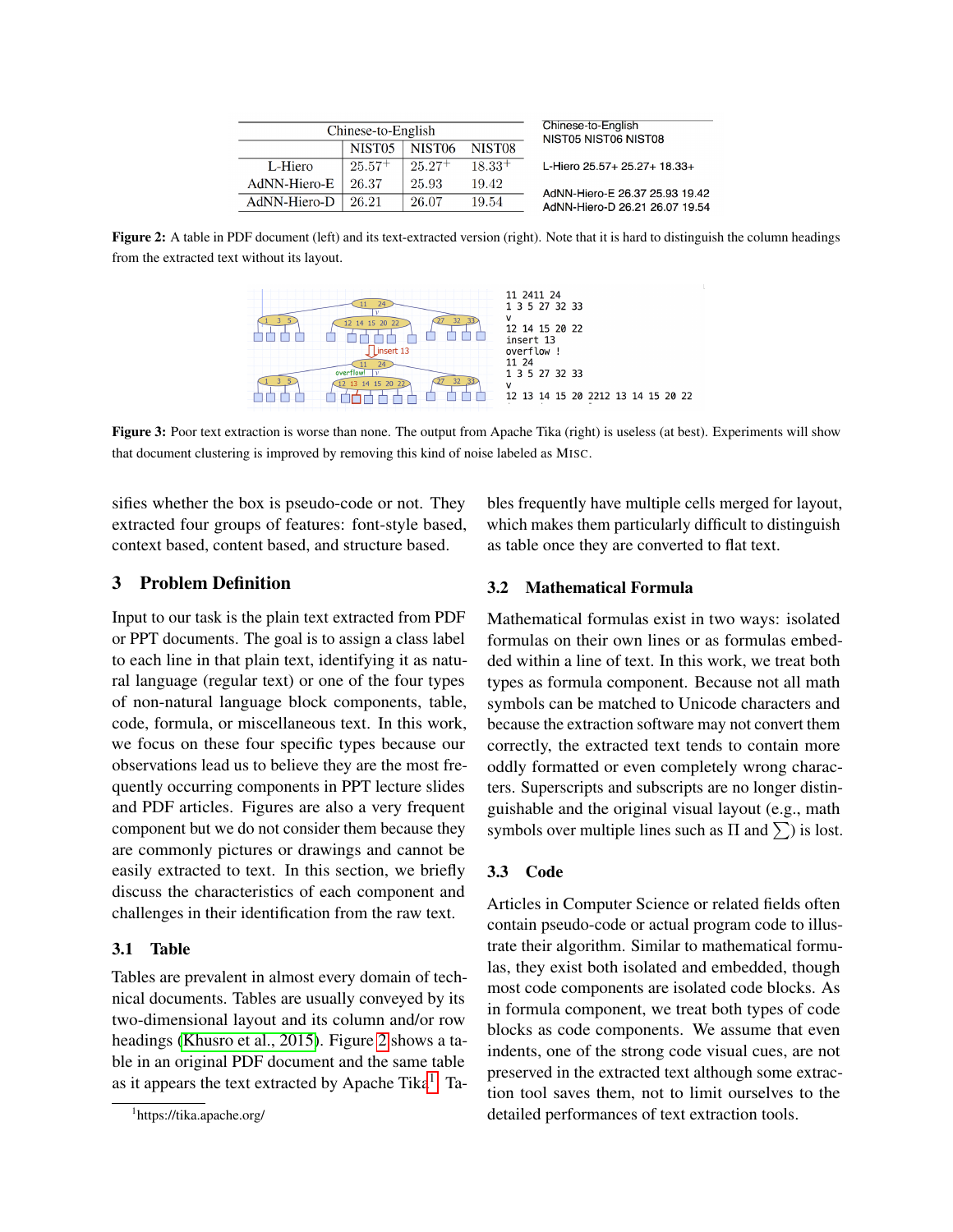| Purpose                        | Name                                     | Content                                                               |  |
|--------------------------------|------------------------------------------|-----------------------------------------------------------------------|--|
|                                | $\mathrm{T}_{SLIDES}$                    | $ 35 $ lecture slides $(8,514)$ lines) whose components are annotated |  |
| <b>Classification Training</b> | $\mathrm{T}_{ACL}$                       | 35 ACL papers (25,686 lines) whose components are annotated           |  |
|                                |                                          | $T_{COMBINED}$ Combination of $T_{SLIDES}$ and $T_{ACL}$              |  |
|                                | Word Embedding Training $ T_{WORD2VEC} $ | 1,190 lecture slides and 5,863 ACL/EMNLP papers archived              |  |
|                                |                                          | over a few years that are used for training word embedding.           |  |
|                                | $C_{DSA}$                                | 128 lecture slides from 'data structure' and 'algorithm' classes      |  |
| Clustering                     | $C_{OS}$                                 | 300 lecture slides from, 'operating system' classes                   |  |

<span id="page-3-1"></span>Table 1: Datasets used in our paper. All data are available for download at [[http://people.cs.umass.edu/~mhjang/](http://people.cs.umass.edu/~mhjang/publication.html) [publication.html](http://people.cs.umass.edu/~mhjang/publication.html)]

### 3.4 Miscellaneous Non-text (Misc.)

In addition to the components mentioned above, there are other types of non-natural language blocks that are left during conversion to text and that may provide spurious sub-topic matches between documents. To allow for those, we denote those components as miscellaneous text. One example of miscellaneous text is the text and caption that are part of the diagrams in slides. Figure [3](#page-2-2) shows an example of miscellaneous text that lost its structure and meaning while being converted to text without the original diagram.

#### 4 Corpus

#### 4.1 Data Collection

We collected 1,561 lecture slides from various Computer Science and Electrical Engineering courses that are available online, and 5,898 academic papers from several years of ACL/EMNLP archive<sup>[2](#page-3-0)</sup>. We divided the dataset for several purposes; training the classification model, training word embedding model for feature extraction, and clustering for extrinsic evaluation. The details of the dataset we used are summarized in Table [1.](#page-3-1) We make the data publicly available for download at [http://people.cs.umass.](http://people.cs.umass.edu/~mhjang/publications.html) [edu/~mhjang/publications.html](http://people.cs.umass.edu/~mhjang/publications.html).

For classification, we constructed three dataset using two different data sources: (1) lecture slides (2) ACL papers, (3) combining both. We chose these two types of data sources because they have different ratios of unnatural language components, hence complementary to each other for the coverage. Table 2 shows the ratio of the four components from each annotated dataset. For example, 1.4% of lines in  $T_{SLIDES}$  are annotated as part of table.

### 4.2 Text Extraction

We extracted plain text from our datasets using an open-source software package, Apache Tika. The package is available for text extraction from various formats including PDF, PPT, and HTML.

### 4.3 Annotation

To train a statistical model, we need ground-truth data. We created annotation guidelines for the 4 types of non-natural language components and annotated 35 lectures slides (7,943 lines) and 35 ACL proceeding papers (25,686 lines). We developed a simple annotation tool to support the task and also to enforce that annotators follow certain rules<sup>[3](#page-3-2)</sup>. We hired four undergraduate annotators who have knowledge of the Computer Science domain for this task.

TABLE CODE FORMULA MISC. All Unnatural Categories  $T_{SLIDES}$  1.4% 14.6% 0.5% 9.8% 26.3%  $T_{ACL}$  4.0% 0.6% 5.0% 6.4% 16%

Table 2: % of lines by unnatural category. Both datasets have quite a bit of unnatural language (26.3% for  $T_{SLIDES}$  and 16% for  $T_{ACL}$ ), though  $T_{ACL}$  has more TABLES and FORMULAS and less CODE.

#### 5 Features

We find line-based prediction has more advantage over token-based prediction because it allows us to observe the syntactic structure of the line, how statistically common the grammar structure is, and how layout patterns compare to neighboring lines. We in-

<span id="page-3-0"></span><sup>&</sup>lt;sup>2</sup>https://aclweb.org/anthology

<span id="page-3-2"></span><sup>&</sup>lt;sup>3</sup>The guidelines and the tool are available at [http://people.cs.umass.edu/~mhjang/](http://people.cs.umass.edu/~mhjang/publication.html) [publication.html](http://people.cs.umass.edu/~mhjang/publication.html)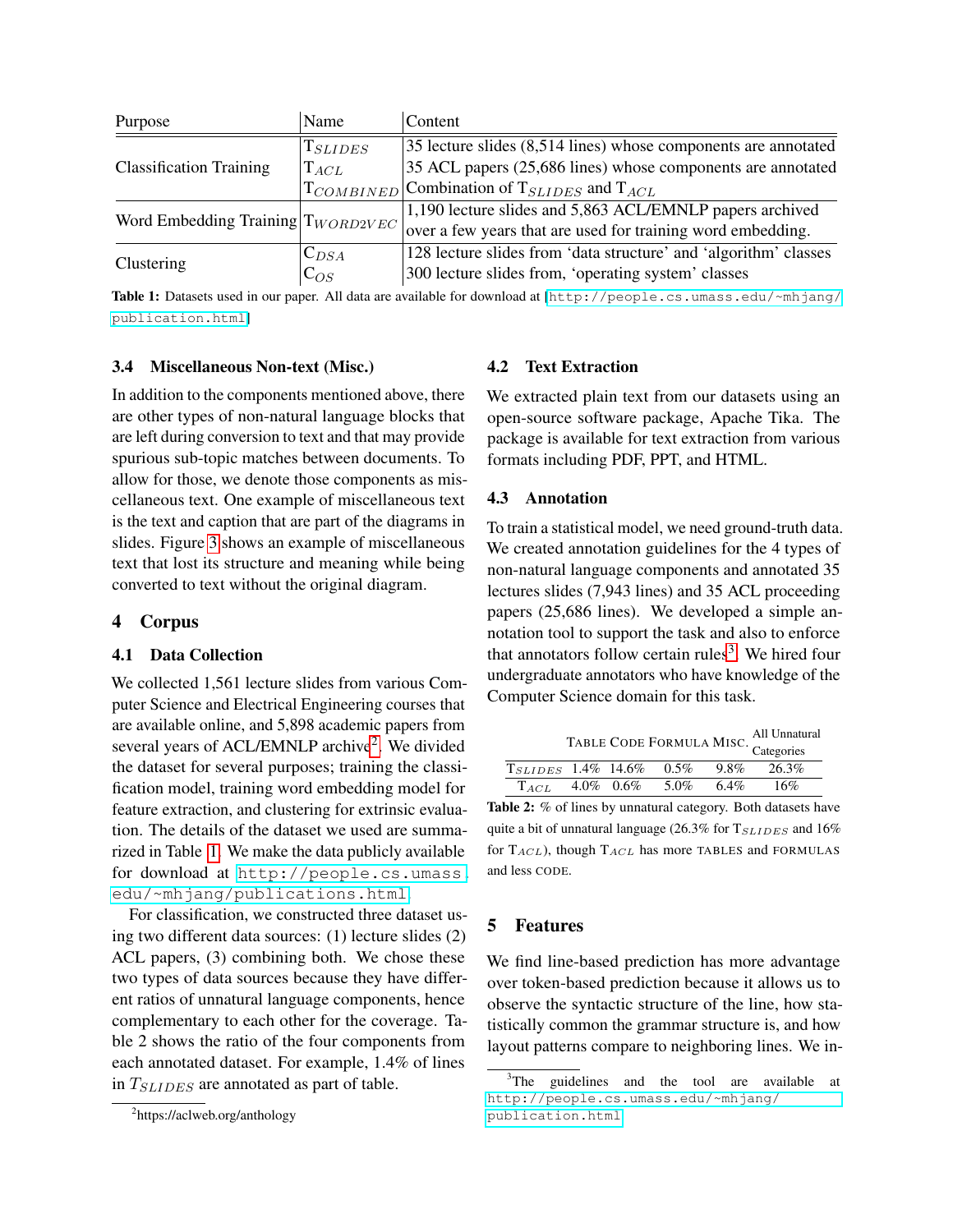troduce five sets of features used to train our classifier and discuss each feature's impact on the accuracy.

## 5.1 N-gram (N)

Unigrams and bigrams of each line are included as features.

## 5.2 Parsing Features (P)

Unnatural languages are not liklely to form any grammar structure. When we attempt to parse the unnatural language line, the resultant parsing tree would form unusual syntactic structure. To capture this insight, we parsed each line using the dependency parser in ClearNLP [\(Choi and McCallum, 2013\)](#page-8-12) and extracted features such as the set of dependency labels, the ratio of each POS tag, and POS tags of each dependent-head pair from each parse tree.

## 5.3 Table String Layout (T)

Text extracted from tables loses its visual layout as a table but still preserves implicit layout through its string patterns. Tables tend to convey the same type of data along the same column or row. For example, if a column in a table reports numbers, it is more likely to contain numeral tokens in the same location of the lines of the table in parallel. Hence, a block of lines will more likely be a table if they share the same pattern. We encode each line by replacing each token as either S (String) or N (Numeral). We then compute the edit distance among neighboring lines weighted by language modeling probability computed from table corpus (Equation [1,](#page-4-0) [2\)](#page-4-1).

$$
P_{table}(l_i) \propto P_{table}(l_i|l_{i-1})
$$
  
= TableLanguageModel(l\_i)\n
$$
editDistance(encode(l_i), encode(l_{i-1})) \quad (1)
$$

 $TableLanguageModel(l_i)$  $=\Pi_j^n(P(encode(t_{i,j+1})| encode(t_{i,j}))$  (2)

where  $l_i$  refers to a i-th line in a document,  $t_{i,j}$  refers to a j-th token in  $l_i$ .

## 5.4 Word Embedding Feature (E)

We train word embeddings using  $T_{WORD2VEC}$  using WORD2VEC [\(Mikolov et al., 2013\)](#page-8-13). The training corpus contained 278,719 words. Since we do a linebased prediction, we need a vector that represents

the line, not each word. We consider three ways of computing line embedding vector: (1) by averaging the vector of the words, (2) by computing paragraph vector introduced in [\(Le and Mikolov, 2014\)](#page-8-14), (3) using both.

## 5.5 Sequential Feature (S)

The sequential nature of the lines is also an important feature because the component most likely occurs over a block of contiguous lines. We train two models. The first model uses the annotation for the previous line's class. We then train another model using the previous line's predicted label, which is the output of the first model.

## 6 Classification Experiments

We used the Liblinear Support Vector Machine (SVM) [\(Chang and Lin, 2011\)](#page-8-15) classifier for training and ran 5-fold cross-validation for evaluation. To improve the robustness of structured prediction, we adopted a learning to search algorithm known as DAGGER to SVM [\(Ross et al., 2010\)](#page-8-16). We first introduce two baselines to compare the accuracy against our statistical model.

## 6.1 Baselines

Since no existing work is directly applicable to our scenario, we consider two straightforward baselines.

## • Weighted Random (W-Random)

This assigns the random component class to each line. Instead of uniform random prediction, we made more educated guesses using the ratio of components known from the annotated dataset (Table 2).

## <span id="page-4-1"></span><span id="page-4-0"></span>• Component Language Modeling (CLM)

Among the five language models of five component class (the four non-textual components and text component) generated from the annotations, we predict the component for each line by assigning the component whose language model gives the highest probability to the line.

## 6.2 Classification Result

We first conducted single-domain classification. Annotations within each dataset,  $T_{SLIDES}$  and  $T_{ACL}$ are split for training and testing using 5-fold cross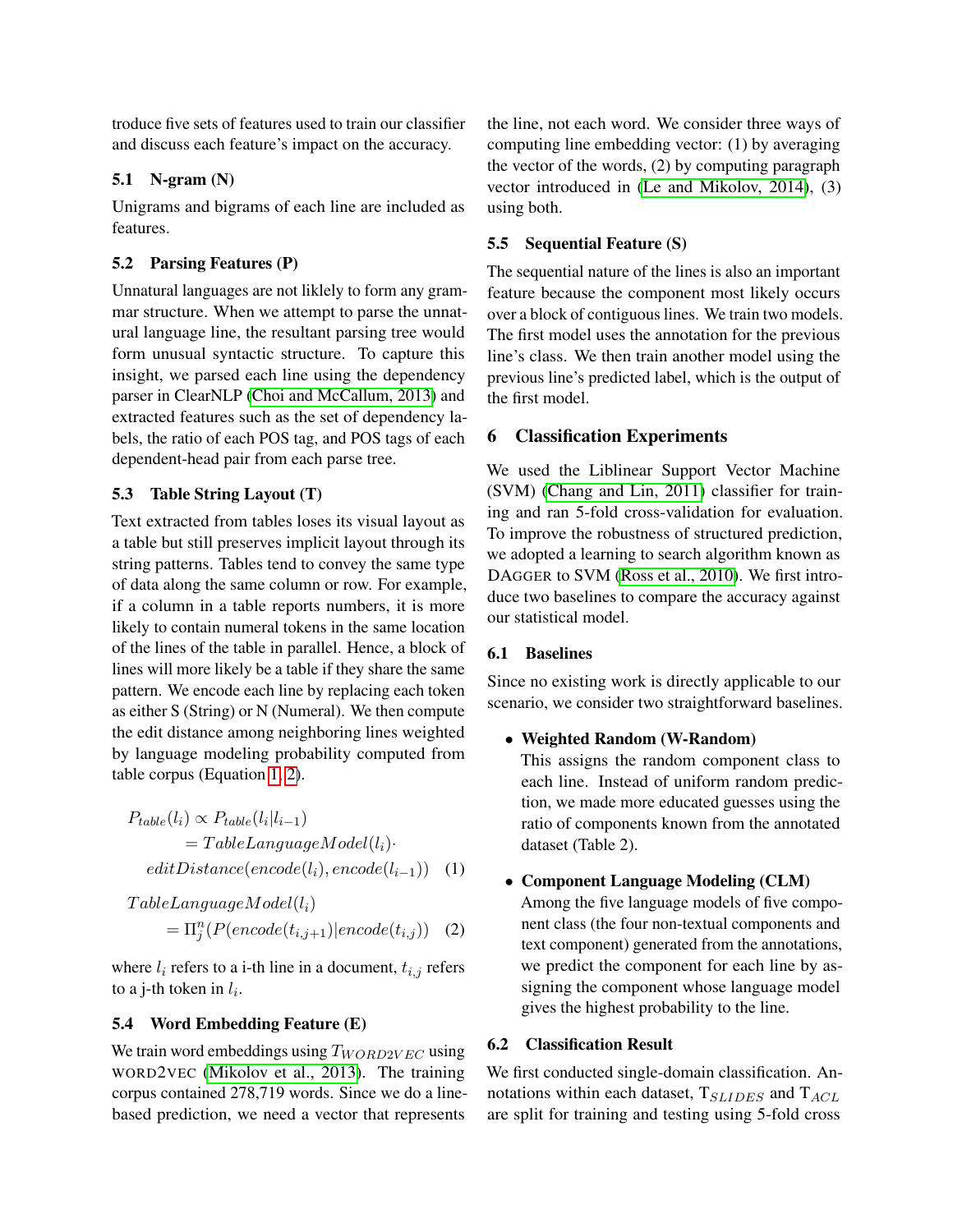|                                 | $T_{SLIDES}$ |       |                                                   | $T_{ACL}$ |             |       |       |       |
|---------------------------------|--------------|-------|---------------------------------------------------|-----------|-------------|-------|-------|-------|
|                                 |              |       | TABLE CODE FORMULA MISC. TABLE CODE FORMULA MISC. |           |             |       |       |       |
| W-Random                        | 1.69         | 14.62 | 2.82                                              | 10.57     | 4.15        | 0.62  | 4.44  | 6.08  |
| CLM                             | 5.41         | 28.62 | 0.00                                              | 10.47     | 13.10       | 16.45 | 10.32 | 5.18  |
| Proposed Method                 | 67.89        | 90.22 | 29.09                                             | 89.63     | 86.58 63.70 |       | 80.98 | 87.63 |
| PC-CB (Tuarob et al., $2013$ )* | N/A 75.95    |       | N/A                                               | N/A       | N/A         | 75.95 | N/A   | N/A   |

<span id="page-5-0"></span>Table 3: Single-domain Classification Result in F1-score: Proposed method is much better than baselines for classifying unnatural language. \*Note that we borrowed the F1-score reported on their dataset for reference. The number is not directly comparable to other numbers since the datasets are different.

validation scheme. Table [3](#page-5-0) reports F1-score for prediction of the four components in the two dataset using our method as well as baselines.

|         | Precision Recall F1-score |       |       |
|---------|---------------------------|-------|-------|
| Table   | 94.60                     | 76.39 | 84.53 |
| Code    | 89.56                     | 84.01 | 86.69 |
| Formula | 85.07                     | 79.32 | 82.10 |
| Misc.   | 85.59                     | 90.24 | 87.86 |
| Text    | 97.76                     | 98.79 | 98.27 |

Table 4: Multi-domain classification improves the singledomain classification in Table [3.](#page-5-0) Identification of categories with particularly low accuracy in each datasets (TABLE and FOR-MULA in  $T_{SLIDES}$  and CODE in  $T_{ACL}$ ) are improved to be as good as the other categories.

Proposed method dramatically increased the prediction accuracies for all of the components against the baselines. CLM baseline showed the highest accuracy on CODE among the four categories in both datasets. Because pseudo-codes use more controlled vocabulary (e.g., reserved words, common variable names), the language itself becomes distinctive characteristics. We also include the numbers reported by [Tuarob et al. \(2013\)](#page-9-2) for comparison. Since their dataset was 258 PDF scholarly articles,  $T_{ACL}$  is more comparable dataset than  $T_{SLIDES}$ , but our training set is much smaller than their dataset. However, their number reported on Table 3 is not directly comparable to other numbers because the numbers are on different datasets.

In  $T_{SLIDES}$ , the classification F1-score for FOR-MULA is relatively low as 29.09% compared to the other components in the same dataset, and also compared to the FORMULA prediction in  $T_{ACL}$  (80.98%). This is due to too small amount of training data (only 0.5% of FORMULA in  $T_{ACL}$ ), which is overcome in



<span id="page-5-1"></span>Figure 4: Three ways of computing sentence embedding vector

 $T_{SLIDES}$  that contain 5% of FORMULA training data (refer to Table 2).

In the proposed method, classification of CODE and MISC was significantly improved in  $T_{SLIDES}$ (around 90%), while that of TABLE and FORMULA was improved in  $T_{ACL}$  (over 80%). This shows the complementary nature between two datasets, which suggests that a combined dataset of two,  $T_{combined}$ , would improve classification performance. Table 4 shows the multi-domain classification result using  $T_{combined}$ , in which all four categories are identified with F1-score higher than 80%.

### 6.3 Feature Analysis

We conducted feature analysis to understand the impact of single feature and their combination. We started from single features and incrementally combined them to observe the performance (Figure [5\)](#page-6-0). Features are added in a greedy fashion that a feature that gives the higher accuracy when used alone is added first.

We first compare the three ways of computing sentence vector features mentioned in Section 5 (Figure [4\)](#page-5-1). When we experiment with only embedding fea-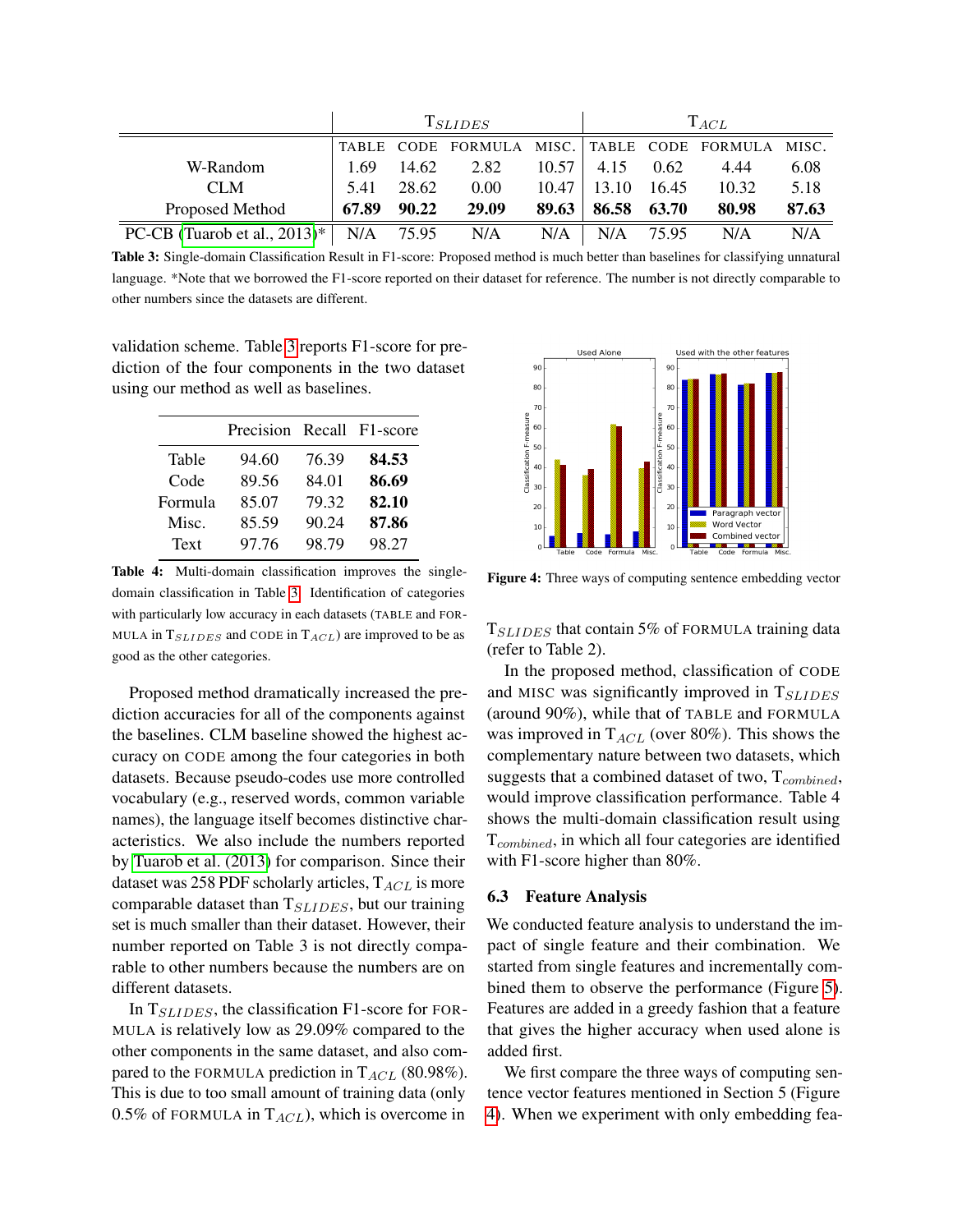

<span id="page-6-0"></span>Figure 5: Feature analysis for TABLE and FORMULA. N: Ngram, E: Embedding, P: Parsing, T: Table String Layout, S: Sequential. identification in  $T_{combined}$ 

tures, averaging word vectors performed 9-12 times better than paragraph vectors. When both features were used, there are some gains in CODE and MISC. components and losses in TABLE and FORMULA. However, when we experiment with all the other features in addition to embedding features, losses were covered by the other features such that ultimately combined vectors give overall the highest performances.

N-gram (N) features was the most powerful feature with 68% of F1-score when used alone. The next useful features are parsing feature (P), table layout (T), and embedding features (E) in order for TABLE, while embedding vectors were more effective than parsing feature for CODE (Figure 5).

# 7 Removal Effects of Unnatural Language on NLP tools

We observe how removal of unnatural language from document affects the performance of two NLP tools, document similarity and document clustering. For the set of experiments, we prepared a gold standard clustering for each dataset,  $C_{DSA}$  and  $C_{OS}$ .

## 7.1 Document Similarity

If two documents are similar, they must be topically relevant to each other. A good similarity measure should reflect that; two topically relevant documents should have a high similarity score. To test whether the computed similarity reflects the actual topic relevance better once the unnatural language is removed, we conducted regression analysis.

We converted the gold standard clustering to pairwise binary relevance. If two documents are in the same ground-truth cluster, they are relevant, and otherwise irrelevant. We then fitted a log-linear model in R for predicting binary relevance from the cosine similarity of document pairs.

Regression models fitted in R are evaluated using AIC [\(Akaike, 1974\)](#page-8-17). The AIC is a measure used as a means for model selection, which measures the relative quality of statistical models learned from the given data. When AIC is smaller, the goodness of fit is better, and the smaller the complexity of the model is, having fewer parameters to represent the model. Table [5](#page-6-1) shows that AIC was reduced by 53 and 118 respectively on the models trained with documents whose unnatural language blocks are removed, compared to the original documents. Since AIC does not provide a test for a model, AIC does not suggest anything about the quality of the model in an absolute sense, but relative quality. From this result, we can conclude that cosine similarity can fit a better model that predicts documents' topic relevance with significance after unnatural language blocks have been removed.

|           |        | $\text{AIC}(D_{original})$   AIC( $D_{removed}$ )   Improvement |        |
|-----------|--------|-----------------------------------------------------------------|--------|
| $C_{DSA}$ | -40975 | -41028                                                          | $-53$  |
| $C_{OS}$  | -61404 | $-61522$                                                        | $-118$ |

<span id="page-6-1"></span>Table 5: The statistical model is trained better with documents whose unnatural language categories are removed  $(D$ <sub>r</sub> emoved) than the model with the original documents  $(D<sub>o</sub>$ riginal) in both datasets. *Smaller* AIC scores imply *better* models.

#### 7.2 Document Clustering

Comparing general clustering performance on two document sets is tricky because clustering performance varies by many factors, e.g., clustering algorithm, similarity function, document representation, and parameters. To make a safe claim that clustering quality of one set of documents is better than of the other, clustering on one set should consistently outperform the other under many different settings. To validate this, we perform clustering experiments with multiple settings such as varying document vector size and and different initialization schemes.

In this experiment, we consider seeded K-means clustering algorithm [\(Basu et al., 2002\)](#page-8-18) for teaching documents. In our application scenario, users initially submit a topic list (e.g., syllabus) of the course.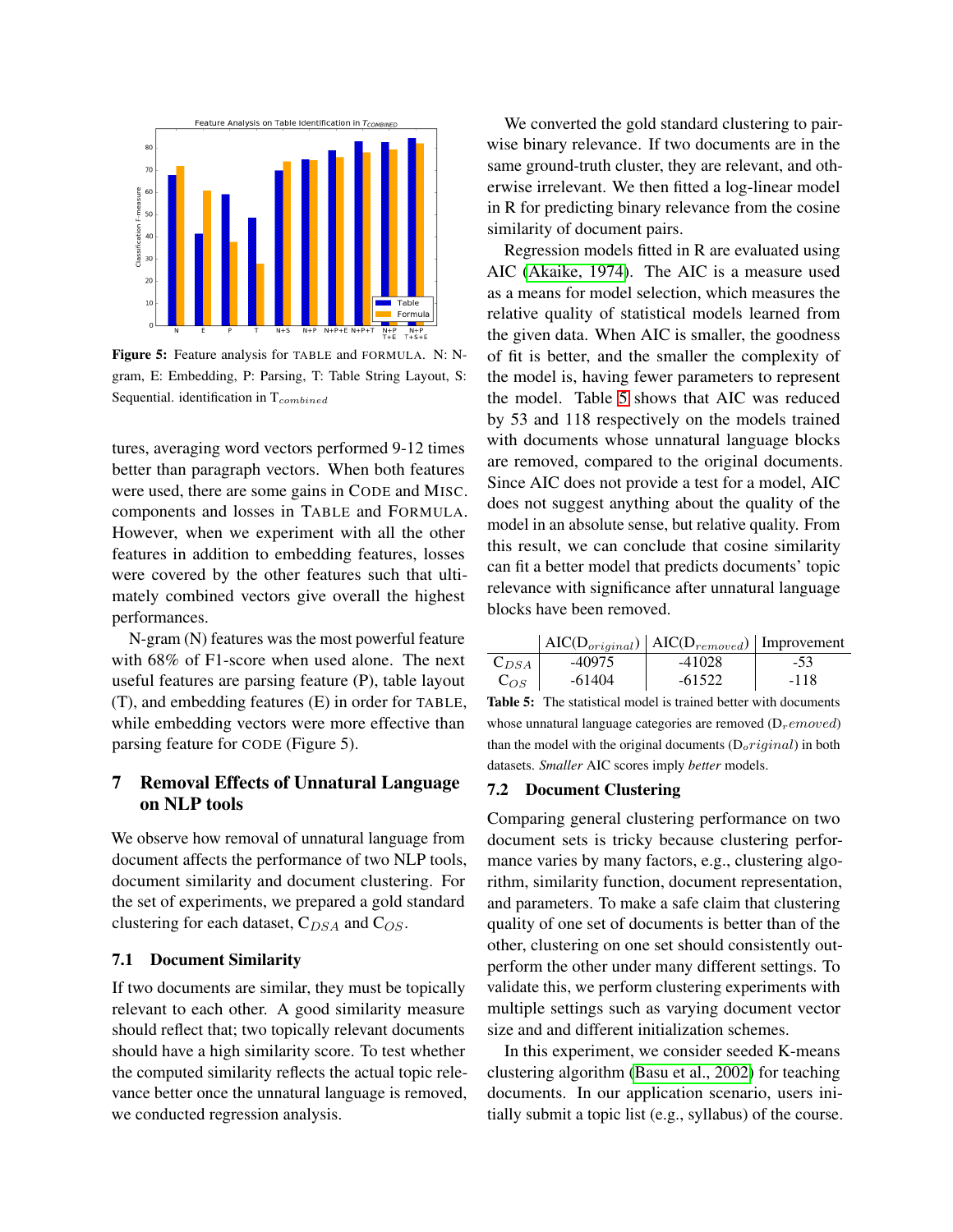

<span id="page-7-0"></span>**Figure 6:** Clustering result on two datasets,  $C_{DSA}$  (top) and  $C_{OS}$  (bottom). X axis referes to the the size of document vector K, which controls the top-K TF-IDF terms included from documents. Y axis: Clustering F1-score.

Then lecture slides are grouped into the given topic cluster. Depending on users' interaction level, we consider a semi-interactive scenario where users only provide a topic list, and a fully-interactive setting where users not only provide a topic list but also provide an answer document for each topic cluster, more specifying the intended topic.

In a semi-interactive setting, topic keywords are sparse seed as they usually consist of two or three words. Therefore, we expand the topic keywords by finding the top-1 document retrieved from the keywords and use it as seed. For experiments, we simulate the fully-interactive setting; instead of having an actual user to pick an answer document, we use an answer document randomly chosen from a gold cluster. The seeded K-means clustering algorithm with three interactive seeding schemes is described in Algorithm 1.

We can consider a simulated setting more realistic when the selected document is suggested to the user as the top or a near-top choice. In our dataset, 60% of the selected documents were ranked in top 10 in  $C_{DSA}$ , and 13% of the selected documents were ranked in top 10 in  $C_{OS}$ , which implies that the simulated setting in  $C_{DSA}$  was more realistic than in  $C_{DSA}$ . For top-1 document seeding, 64% and 78% of document seeds matched with the gold standard in  $C_{DSA}$  and  $C_{OS}$ , respectively.

Figure [6](#page-7-0) shows the clustering result of original documents  $(D_{original})$  and documents whose unnatu**Data:** Set of document vectors  $D = \{d_1, \ldots, d_n\},\$  $d_i \in R^T$ , set of seed vectors S =  ${s_1, \ldots s_k}$ , user-provided topic keywords vector  $T = \{t_1, ... t_k\}$ **Result:** Disjoint K partitioning of D into  $C_{l=1}^k$ Seed Initialization:

(1) Topic-keywords seeding:  $s_i = t_i$ ,

(2) Top-1 document seeding:

 $s_i = d_j argmax_j(\text{COSINESIMILARITY}(t_i, d_j))$ 

(3) User-selected document seeding:

 $s_i =$ DOCSELECTEDBYUSER $(t_i)$ 

while *convergence* do

K-means clustering document selection



end

Algorithm 1: Seeded K-means with User Interaction

ral language blocks removed  $(D_{removed})$ , with three different seeding schemes over two lecture slides datasets. In  $C_{DSA}$ ,  $D_{removed}$  consistently outperformed with all three seeding schemes. The clustering performed the best with  $D_{removed}$  when top-1 document was used as seed. Overall, in  $C_{DSA}$ , clustering was improved 94% of the times with the maximum absolute gain of 14.7% and the average absolute gain of 4.6%. The average absolute loss was 0.8% when 6% of the times it hurt. In  $C_{OS}$ , clustering was improved 73% of the times with the maximum absolute gain of 11.4% and the average absolute gain of 3.9%. The average absolute loss was 1.7%. Our results suggest that removal of unnatural language blocks can significantly improve clustering most of the times with bigger gain than occasional losses.

### 8 Conclusion

In this paper, we argued that unnatural language should be distinguished from natural language in technical documents for NLP tools to work effectively. We presented an approach to the identification of four types of unnatural language blocks from plain text, which is not dependent a document format. Pro-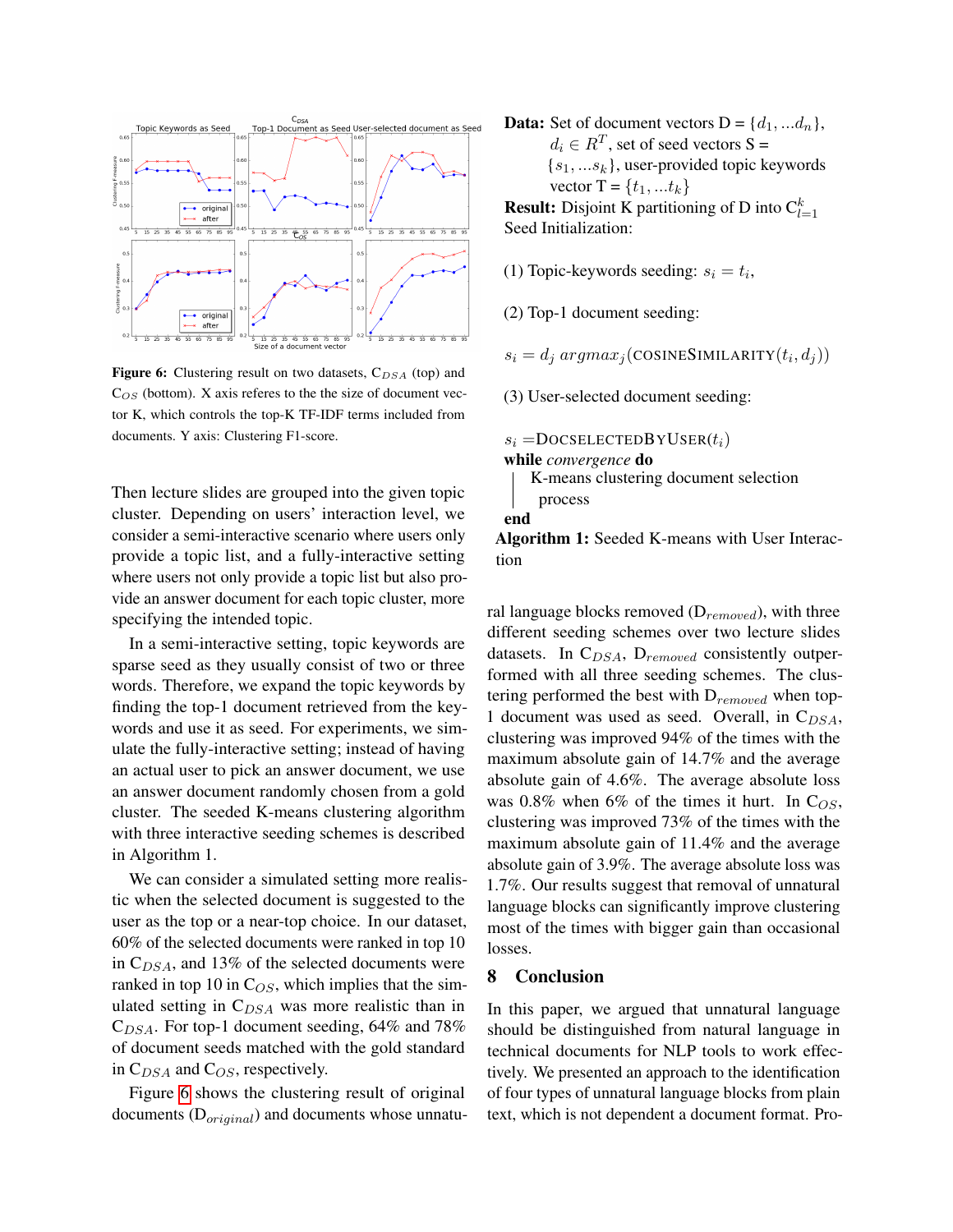posed method extracts five sets of line-based textual [Khusro et al.2015] Shah Khusro, Asima Latif, and Irfan features, and showed above 82% F1-score for the four categories of unnatural language. We showed how existing NLP tools can work better on documents if we remove unnatural language from documents. Specifically, we demonstrated removing unnatural language improved document clustering in many settings by up to 15% and 11% at best, while not significantly hurting the original clustering in any setting.

### Acknowledgments

This work was supported in part by the Center for Intelligent Information Retrieval, in part by NSF grant #IIS-0910884, and in part by NSF grant #IIS-1217281. Any opinions, findings and conclusions or recommendations expressed in this material are those of the authors and do not necessarily reflect those of the sponsor. The authors thank Kenneth W. Church for providing valuable comments and advice.

## References

- <span id="page-8-17"></span>[Akaike1974] Hirotugu Akaike. 1974. A new look at the statistical model identification. *Automatic Control, IEEE Transactions on*, 19(6):716–723, December.
- <span id="page-8-18"></span>[Basu et al.2002] Sugato Basu, Arindam Banerjee, and Raymond J. Mooney. 2002. Semi-supervised clustering by seeding. In *Proceedings of the Nineteenth International Conference on Machine Learning*, ICML '02, pages 27–34, San Francisco, CA, USA. Morgan Kaufmann Publishers Inc.
- <span id="page-8-10"></span>[Chan and Yeung2000] Kam-Fai Chan and Dit-Yan Yeung. 2000. Mathematical expression recognition: A survey.
- <span id="page-8-15"></span>[Chang and Lin2011] Chih-Chung Chang and Chih-Jen Lin. 2011. LIBSVM: A library for support vector machines. *ACM Transactions on Intelligent Systems and Technology*, 2:27:1–27:27.
- <span id="page-8-12"></span>[Choi and McCallum2013] Jinho D. Choi and Andrew McCallum. 2013. Transition-based dependency parsing with selectional branching. In *Proceedings of the 51st Annual Meeting of the Association for Computational Linguistics*, ACL'13, pages 1052–1062.
- <span id="page-8-6"></span>[Clark and Divvala2015] Christopher Clark and Santosh Divvala. 2015. Looking beyond text: Extracting figures, tables and captions from computer science papers. In *AAAI Workshops*.
- <span id="page-8-11"></span>[Kacem et al.2001] Afef Kacem, Abdel Belaïd, and Mohamed Ben Ahmed. 2001. Automatic extraction of printed mathematical formulas using fuzzy logic and propagation of context. *IJDAR*, 4(2):97–108.
- <span id="page-8-8"></span>Ullah. 2015. On methods and tools of table detection, extraction and annotation in pdf documents. *J. Inf. Sci.*, 41(1):41–57, February.
- <span id="page-8-2"></span>[Kohlhase and Sucan2006] Michael Kohlhase and Ioan Sucan. 2006. A search engine for mathematical formulae. In Jacques Calmet, Tetsuo Ida, and Dongming Wang, editors, *AISC*, volume 4120 of *Lecture Notes in Computer Science*, pages 241–253. Springer.
- <span id="page-8-14"></span>[Le and Mikolov2014] Quoc V. Le and Tomas Mikolov. 2014. Distributed representations of sentences and documents. *CoRR*, abs/1405.4053.
- <span id="page-8-5"></span>[Lerman et al.2001] Kristina Lerman, Craig Knoblock, and Steven Minton. 2001. Automatic data extraction from lists and tables in web sources. In *In Proceedings of the workshop on Advances in Text Extraction and Mining (IJCAI-2001), Menlo Park*. AAAI Press.
- <span id="page-8-9"></span>[Lin et al.2011] Xiaoyan Lin, Liangcai Gao, Zhi Tang, Xiaofan Lin, and Xuan Hu. 2011. Mathematical Formula Identification in PDF Documents. In *International Conference on Document Analysis and Recognition*, ICDAR, pages 1419–1423.
- <span id="page-8-7"></span>[Liu et al.2007] Ying Liu, Kun Bai, Prasenjit Mitra, and C. Lee Giles. 2007. TableSeer: automatic table metadata extraction and searching in digital libraries. In *Joint Conference on Digital Library*, JCDL, pages 91– 100.
- <span id="page-8-13"></span>[Mikolov et al.2013] Tomas Mikolov, Kai Chen, Greg Corrado, and Jeffrey Dean. 2013. Efficient estimation of word representations in vector space. *CoRR*, abs/1301.3781.
- <span id="page-8-3"></span>[Ng et al.1999] Hwee Tou Ng, Chung Yong Lim, and Jessica Li Teng Koo. 1999. Learning to recognize tables in free text. In *Proceedings of the 37th Annual Meeting of the Association for Computational Linguistics on Computational Linguistics*, ACL '99, pages 443–450, Stroudsburg, PA, USA. Association for Computational Linguistics.
- <span id="page-8-0"></span>[O'Gorman1993] L. O'Gorman. 1993. The document spectrum for page layout analysis. *IEEE Trans. Pattern Anal. Mach. Intell.*, 15(11):1162–1173, November.
- <span id="page-8-4"></span>[Pinto et al.2003] David Pinto, Andrew McCallum, Xing Wei, and W. Bruce Croft. 2003. Table extraction using conditional random fields. In *Proceedings of the 26th Annual International ACM SIGIR Conference on Research and Development in Informaion Retrieval*, SI-GIR '03, pages 235–242, New York, NY, USA. ACM.
- <span id="page-8-16"></span>[Ross et al.2010] Stéphane Ross, Geoffrey J. Gordon, and J. Andrew Bagnell. 2010. No-regret reductions for imitation learning and structured prediction. *CoRR*, abs/1011.0686.
- <span id="page-8-1"></span>[Simon et al.1997] Anikó Simon, Jean-Christophe Pret, and A. Peter Johnson. 1997. A fast algorithm for